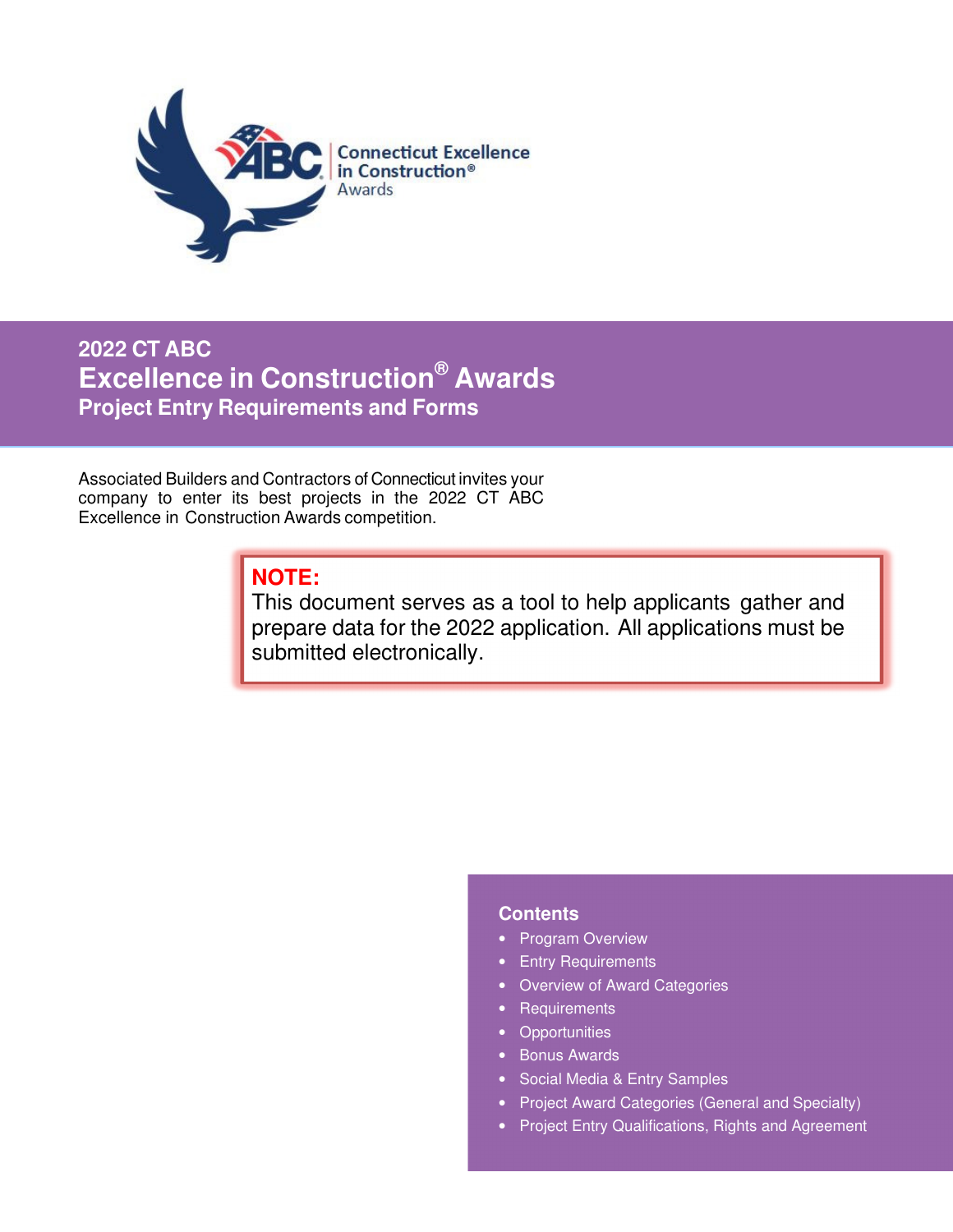## **Program Overview**

Your company has the opportunity to compete for honors in the construction industry's premier annual awards program—the CT ABC Excellence in Construction Awards competition—that recognizes the outstanding merit shop projects of the year. Use this application in preparation to electronically enter your company's best project(s).

All award winners will be recognized at the 20<sup>th</sup> Excellence in Construction Awards dinner on Thursday, October 27, 2022. The ceremony will feature a multimedia presentation highlighting the First Place and Merit winners, and an elegant printed program highlighting each award-winning project.

## **Entry Requirements**

Each entry must follow the entry requirements outlined in this award guide. Email questions to suzanne@ctabc.org.

### **CT ABC Membership**

Only CT ABC contractor members are eligible to enter. Projects completed through a joint venture must include a document outlining the ownership percentage and responsibilities of each partner. Include the document with the Project Information section. If the majority partner is a CT ABC member, but not all partners are CT ABC members, only the majority contractor is eligible to enter. If your project was completed by a joint venture and not all parties are CT ABC members, email eic@abc.org for additional eligibility requirements.

### **Safety Policy**

A company that experiences a safety-related fatality of a direct employee in the United States within the current program year\* is NOT eligible for an Excellence in Construction Award. If a subsidiary is a direct ABC member versus part of a larger holding company member, then the subsidiary with a safety-related fatality is not eligible, but another subsidiary of the same holding company may be. Furthermore, all EIC award winners have a continuing duty to inform ABC of a safety-related fatality that occurred after the end of the current program year until the time of the awards program. Such a fatality will nullify the EIC award. After the judging process and prior to the awards program, ABC will request that an award winner confirm that a safety-related fatality did not occur. Failure to respond to the request will also nullify the EIC award.

A company that experienced a safety-related fatality of a direct employee in the United States within two or three years of the current program year\* is required to provide additional information regarding action that has been taken following the fatality.

No project that involves prime, multi-prime or sub-trade contractors with a safety-related fatality is eligible to be considered for an award.

If there is a question regarding this policy and application requirement, the applicant may request clarification from the National EIC Committee by emailing eic@abc.org prior to submission of the project.

\*See Safety Requirements for additional details and program dates.

### **Project Entry Deadlines**

- **Completion of Project**  Projects must be completed by Wednesday, April 20, 2022.
- **Submission Deadline**  Entries must be completed online no later than Friday, May 20, 2022.
- **Project Entry Fee**  Each project must be submitted online and entry fee payment in the amount of \$200. The entry fee is non-refundable.

Specific questions may be directed to the CT ABC National office by sending an email to suzanne@ctabc.org Frequently asked questions and application tips are listed at abc.org/eic.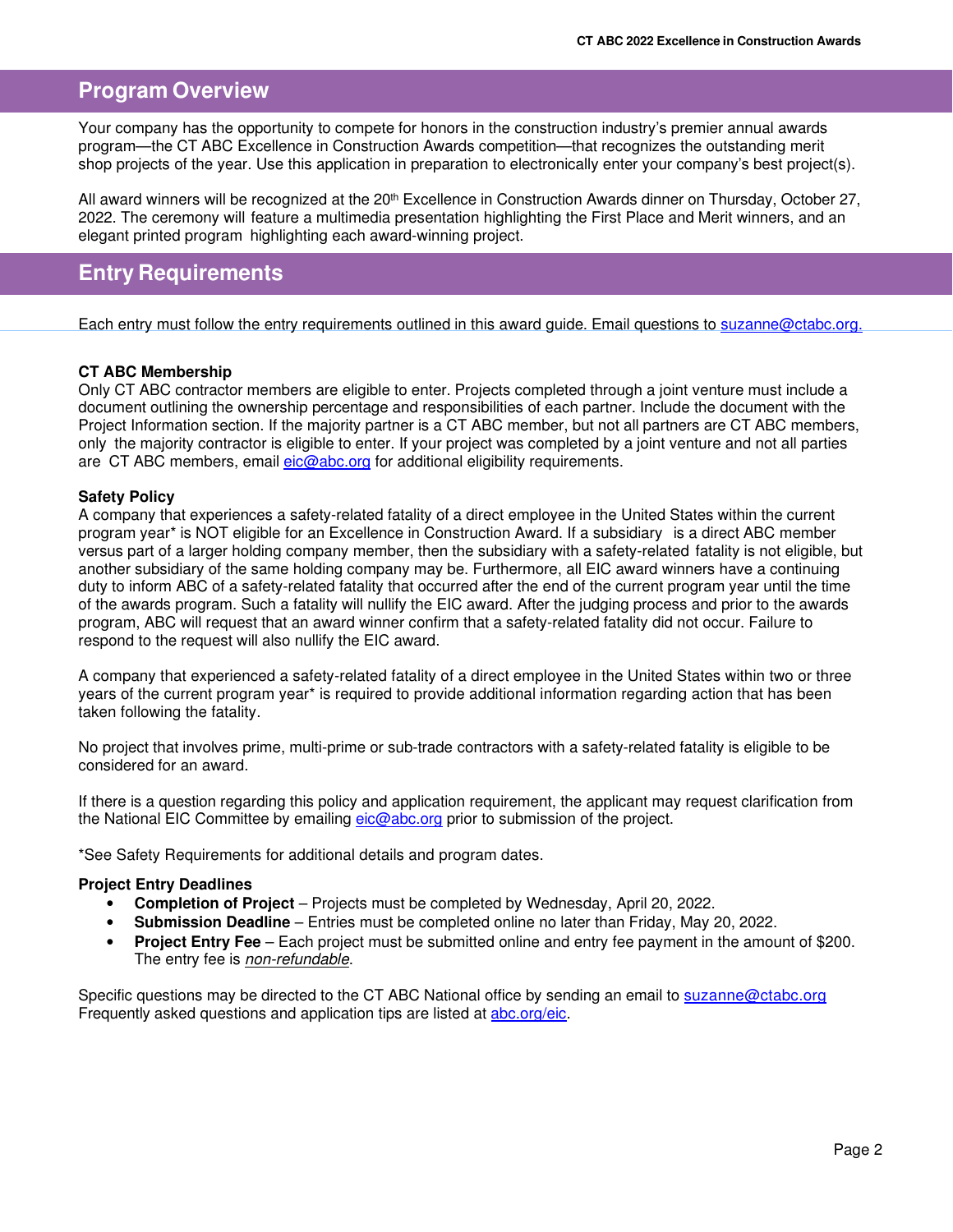## **Overview of Awards**

### **Categories**

Awards may be presented in 50 categories. The 31 categories for General Contracting/Construction Management are outlined on page 8 of this document. The 19 categories for Specialty Contracting are outlined on page 9 of this document. For further descriptions of each category, visit abc.org/eic.

### **Scoring**

The panel of judges represents a cross section of construction industry experts, including owners, architects, engineers and other industry leaders. The competition is comparative, using a point system to assist in the comparisons. A project entry can earn a total possible score of 100 points. The different evaluative sections and their point values are in the subsequent sections below. Answers to questions should be clear and succinct, as directed; be sure to read each section carefully. The applying company's ability to follow the guidelines will have a great impact on its opportunity to win. \*CT ABC judges reserve the right to adjust scoring criteria/point system.

## **Requirements: Intent-to-Compete/Registration**

- Company
- ❖ Proiect title
- $\div$  Project location (city, state if in the United States)
- $\div$  Final contract amount (CT ABC will keep the information confidential, if required)
- ❖ Project category
- ❖ Applicant name, job title, phone and email
- Submit non-refundable submission fee: \$200 per entry

## **Requirements: Overall Presentation (5 points)**

### **Overall Presentation and Conformance to Entry Requirements**

Uploaded documents should be pleasing to the eye and legible. Points will be deducted for font that is too small to

## **Requirements: Project Information**

- Contractor name, principal, title, email, mailing address and phone
- Business ownership: women-owned / minority-owned / both / neither
- \* Primary award contact name, title, phone and email
- $\cdot \cdot$  Is this project in the United States? Provide the project address.
- Did any prime, multi-prime, or sub-trade contractor on this project have a safety-related fatality on this project? If yes, the *project* is not eligible.
- Did the applying member company have a safety-related fatality in the United States with the current program year—**April 20, 2021-April 20, 2022**? If yes, the company is not eligible.
- Architect firm, contact name, title and email
- $\div$  Engineer firm, contact name, title and email
- General contractor firm, contact name, title and email (if the applicant is a subcontractor)
- Client/owner firm, contact name, title and email
- Was this project completed by a joint venture? If yes, are all parties of the joint venture members of ABC? On a one-page document, outline the ownership percentage and responsibilities of each partner.
- $\cdot \cdot$  Was this a design-build project, with design and construction services under one contract with a single point of responsibility?
- Was this a Leadership in Energy and Environmental Design (LEED) project through the U.S. Green Building Council? If yes, indicate the status of the LEED certification and what level was achieved.
- Write a brief project description between 30 and 40 words highlighting the most impressive/unique aspects of the job. If the project is an Eagle Award recipient, the project description (subject to editing by ABC) will appear in the onsite event program.
- Write a brief project summary in approximately 200 words highlighting the most impressive/unique aspects of the job. The project summary is subject to editing by CT ABC.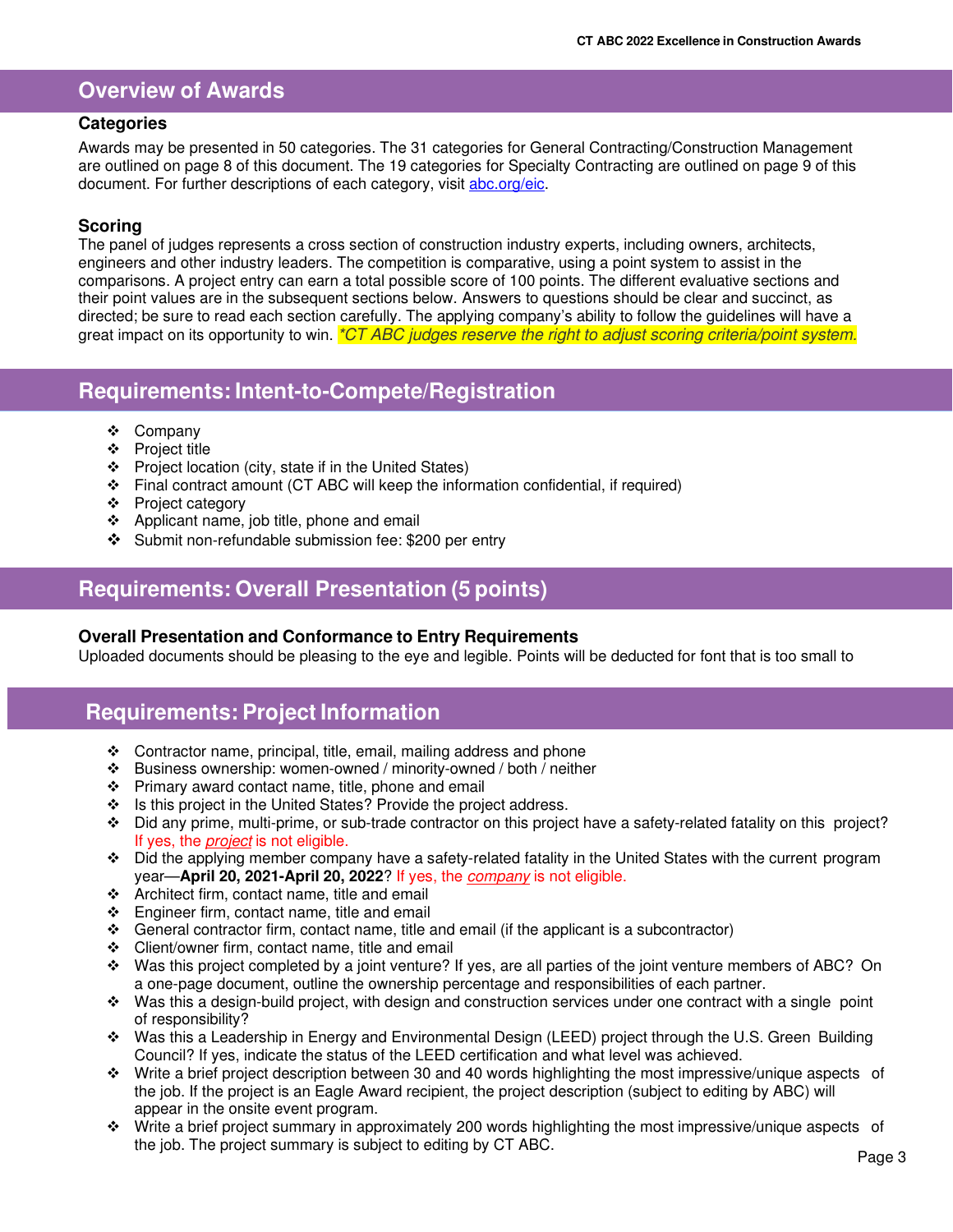## **Requirements: Contracted Scope (10 points)**

Ensuring legibility when selecting font design and size, provide a description (no more than one full page) of the scope for this project with the following information:

- Type of construction (i.e. Lump Sum, Time & Materials, Construction Management at Risk, Cost Plus, etc.)
- Size of project
- Contract value
- Duration of project
- Percentage of labor that is self-performed
- Any subcontracted work performed by fellow ABC members, suppliers or associates/industry professionals, if applicable.
- Describe the opportunities you provided to the construction community to participate based on merit.

PDF format is required. Samples of Contracted Scopes may be viewed at abc.org/eic.

\*Provide contact information using the Excel template for any subcontracted work performed on this project, including contractors, suppliers, associates/industry professionals.

## **Requirements: Project Narrative (30 points)**

Ensuring legibility when selecting font design and size, provide a written narrative (no more than four pages\*) indicating why this project is special and why it qualifies for a national award. The focus of the narrative should be the construction (i.e. erection, installation, modification, grade footprint, etc.) of the project. Four pages are highly recommended and photos/images may be incorporated. Be sure to include the following items:

- Describe any innovative programs relating to quality control
- Describe any innovative programs relating to scheduling
- Describe any value analysis/engineering process used on the project
- Indicate any special obstacles you overcame in completing the project
- Describe any difficulties or extenuating circumstances encountered in completing the project
- Describe any innovative programs or methods relating to productivity (see bonus award section on page 8 of this application guide)

PDF format is required.

\*Projects entered into the Community/Public Service categories are allowed one additional page (for a total of five pages) dedicated to describing why the project qualifies for the category. This will be uploaded separately following the project narrative and should include a detailed description of the resources your company donated.

## **Requirements: Photographs (8 points)**

Submit up to 10 high-quality photographs in jpg or png format only. It is recommended to include photos that are relevant to the challenges and solutions outlined in the narrative. To obtain maximum points, all projects should include "in progress" photos in addition to the completed project. Restoration and Renovation projects should also include "before and after" images.

- Single jpg files may include up to two photographs, but no more than four files should include split images.
- Provide a descriptive caption for each file in the text box provided, but keep the photograph free of any labels, captions and borders/framing. Each caption should not exceed 50 words.
- Ensure the photographs are free of any safety violations.
- Ten photographs are strongly recommended. Files should be a minimum of 300 DPI resolution and in jpg format. No PDFs are allowed.

Occasionally, entrants have asked that certain photos not be used in programs or on public sites, due to certain sensitivities, such as the exterior layout of an embassy. Indicate if any of the photos submitted meet this condition and specify which ones must remain private.

If any photos being submitted were taken by a third-party photographer, the photographer's written authorization to use the photos is required. In order to comply, you must upload a copy of the signed licensing agreement with the photographer's signature. No changes are allowed to this document.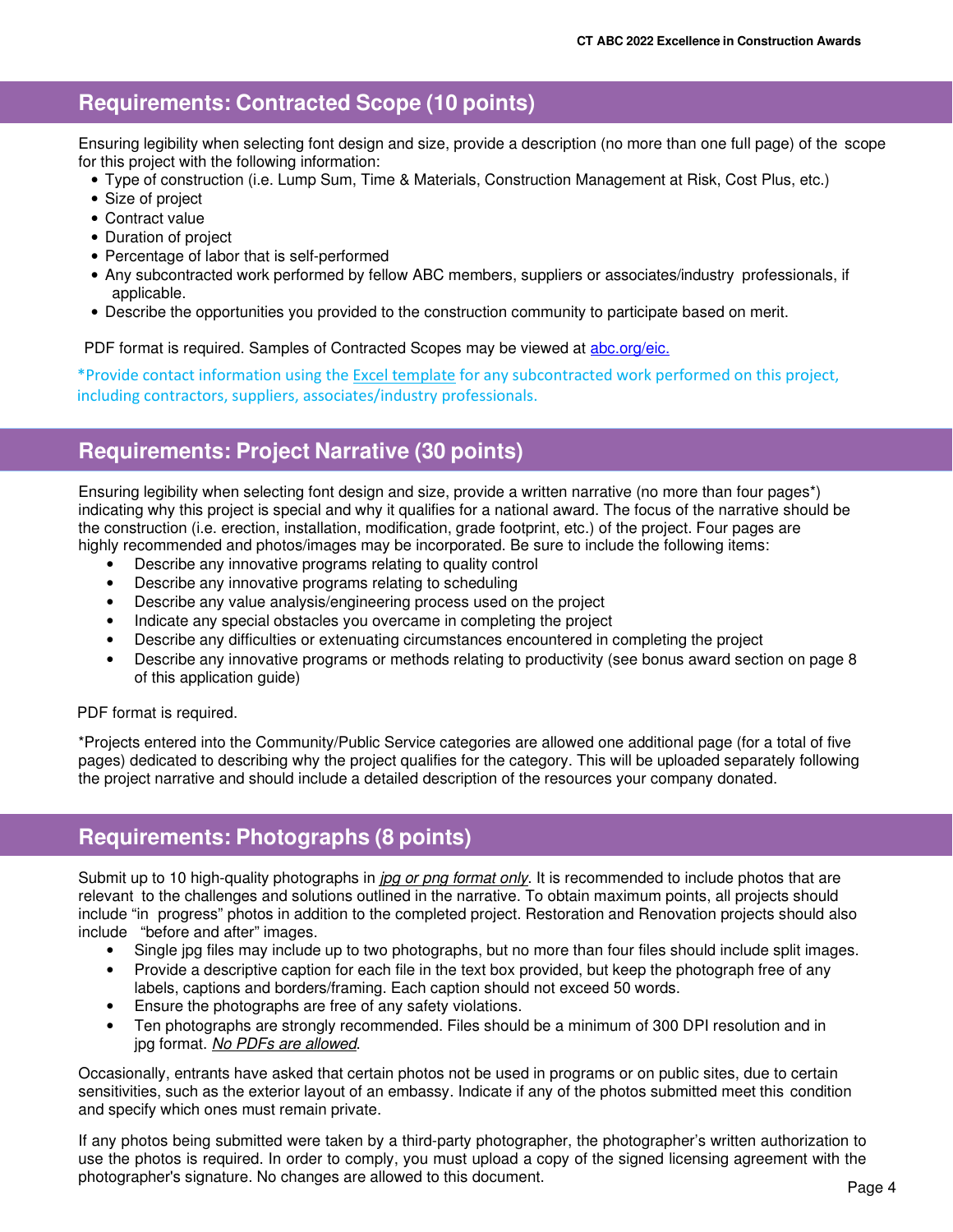# **Requirements: Safety (31 points)**

A company that experiences a safety-related fatality of a direct employee in the United States within the current program year—April 20, 2021-April 20, 2022—is NOT eligible for an Excellence in Construction Award. If a subsidiary is a direct CT ABC member versus part of a larger holding company member, then the subsidiary with a safety-related fatality is not eligible, but another subsidiary of the same holding company may be. Furthermore, all EIC award winners have a continuing duty to inform CT ABC of a safety-related fatality that occurred after the end of the current program year until the time of the awards program. Such a fatality will nullify the EIC award.

A company that experienced a safety-related fatality of a direct employee in the United States within two or three years of the current program year is required to provide additional information regarding action that has been taken following the fatality (details on the next page).

No project that involves a prime, multi-prime, subcontractor or any trade-related work (regardless of the type of contract) with a safety-related fatality is eligible for an Excellence in Construction Award.

If there is a question regarding these eligibility requirements, the applicant should request clarification from the National EIC committee prior to submission by emailing eic@abc.org.

- Did the applying company have a safety-related fatality within the current program year—April 20, 2021- April 20, 2022? If yes, your company is not eligible.
- $\div$  Did your company have a safety-related fatality within two or three years of the current program year— April 20, 2019-April 20, 2022? If yes, answer the questions below.
	- What was the violation type as determined by OSHA (i.e. Willful, Serious, Repeated, Other-thanserious, No violation was cited)?
	- Date and location of incident
	- Were there any fines, citations or penalties issued? If so, by whom (i.e. OSHA, Police, DOT, etc.)?
	- Provide a written report up to five pages that details the following:
		- A full account of the incident and the investigation
		- What corrective actions were taken immediately?
		- What corrective actions were taken culturally?
		- How was accountability addressed?
		- What procedural changes were made?
		- Was an overall evaluation of the company's safety policies, and if so, what changes were made?
		- If the fatality occurred three years out from this program year, provide details as to how your company has implemented the changes discussed above and how it has affected the overall safety performance.
- Did this project have a safety-related fatality? If yes, this project is not eligible.
- Include copies of the project-specific OSHA Form 300 and OSHA Form 300A for your company. If project-specific forms are not available, you may include completed forms for all the year(s) the project was under construction, including a year-to-date form if the contract was completed in the current program year. If you are submitting annual forms, they must be specific to the office location that completed the work and all recordables specific to the project being submitted must be highlighted. **All personal information must be redacted**. If omitted, your company is not eligible.
- Has your company signed the Construction Coalition for a Drug- and Alcohol-Free Workplace's pledge at drugfreeconstruction.org? If no, your company is not eligible.
- $\div$  Does your company have a written substance abuse policy? If yes, provide a copy of the table of contents and explain how it was implemented on the project.
- Does your company have a written Safety and Health Policy Manual? If yes, include its table of contents or provide a one-page summary. If no, your company is not eligible.
- Was a site-specific Safety and Health Policy Manual developed for this project? If yes, include its table of contents or provide a one-page summary.
- Provide the project's organizational chart identifying the person responsible for safety.
- $\div$  Does your company conduct a new employee safety orientation? If yes, include a copy of the agenda.
- Were toolbox safety meetings held with employees? If yes, were these meetings documented and what was the frequency of meetings? Include a one-page summary or an example up to two pages.
- Did your company regularly establish pre-task safety planning prior to beginning work on this project? If yes, provide at least one example.
- Did your company have a process in place to record near-miss cases on this project? If yes, provide supporting documentation of this process and how your company uses this information.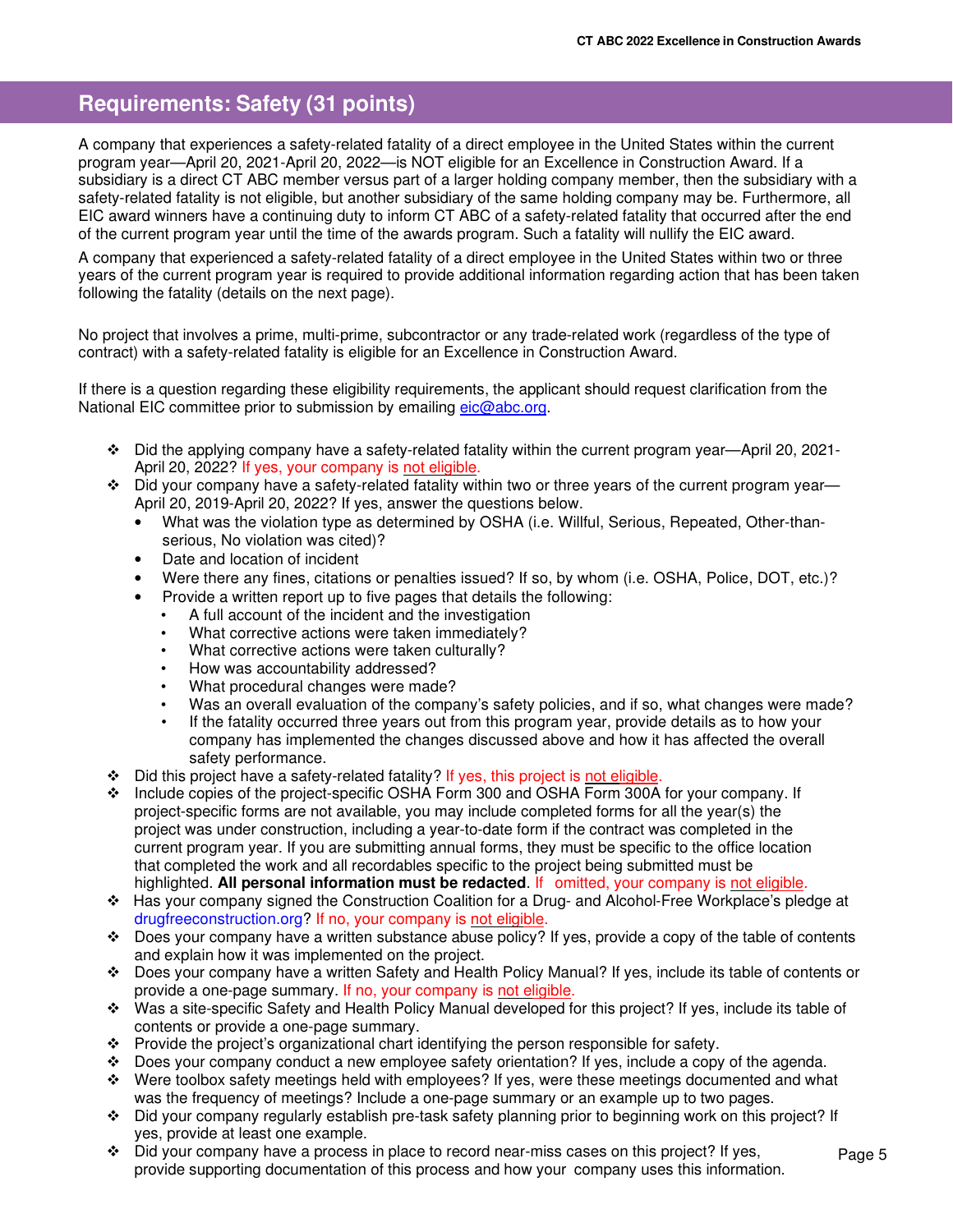### $\overline{\mathbf{d}}$ **Requirements: Safety continued**

Note this does not indicate near-misses occurred.

- $\cdot$  Was specialized training conducted on this project? If yes, indicate types on a separate page.
- Provide additional information regarding any innovative safety and health programs used on this project or the company's overall safety program.
- $\div$  Calculate your company's Total Recordable Incident Rate (TRIR) = Number of recordable accidents x 200,000 / total manhours for the project
	- Total work hours for all disciplines included in your contract on this project
	- Company NAICS and SIC codes
	- Number of OSHA-recordable accidents on this project
	- Number of OSHA job transfer or restriction cases on this project
	- Number of OSHA days away from work cases on this project

\*General contractors and construction managers also must include all specialty contractors' hours and recordables on this project.

- For general contractors or construction managers: Do you require accident reports from specialty contractors? If yes, provide information on the process.
- Provide the name, title, phone, email and signature for the person responsible for safety on this project and attesting to these accident rates.

# **Requirements: References (10 points)**

Include up to 10 letters of recommendation from third parties involved with the project, such as the owner and design team. If the owner is unable to provide a letter of recommendation due to company policy, upload a letter from the owner on their letterhead stating they are unable to provide a reference (this letter will qualify for only five points). PDF format is required.

**General contractors** must submit letters from at least the owner (or the general contractor's prime contracting entity, if not the owner) and the architect. If submitting in an industrial category, general contractors must submit letters from at least the owner (or the general contractor's prime contracting entity).

**Specialty contractors** must submit a letter from at least the general contractor. If not working under a general contractor, specialty contractors must submit a letter from at least the owner. Second- and third-tier subcontractors must at least submit a letter from their prime contracting entity.

Letters will be assessed for their level of quality (content and position of author). In some cases, a single letter could earn the maximum number of points; however, additional letters are highly recommended.

## **Opportunities: Supplemental Materials (2 points)**

Provide any miscellaneous supporting materials, such as diagrams and other graphics, media coverage, other awards and promotion, aerial or drone footage, BIM, 3D scans and/or CAD drawings. You may upload up to five single pages. The five pages may be in one file, or up to five separate files. Video files should not exceed two minutes.

# **Opportunities: Accredited Quality Contractor (AQC) (2 points)**

If your company has achieved ABC's Accredited Quality Contractor (AQC) credential in the current program year, upload a PDF copy of the company certificate. If necessary, a copy of the certificate may be requested by emailing agc@abc.org. Please note that requests will be processed in the order in which they are received; be sure to put your request in early.

The AQC credential is not required to submit for an Excellence in Construction award.

For more information about the AQC program, visit abc.org/aqc or email aqc@abc.org.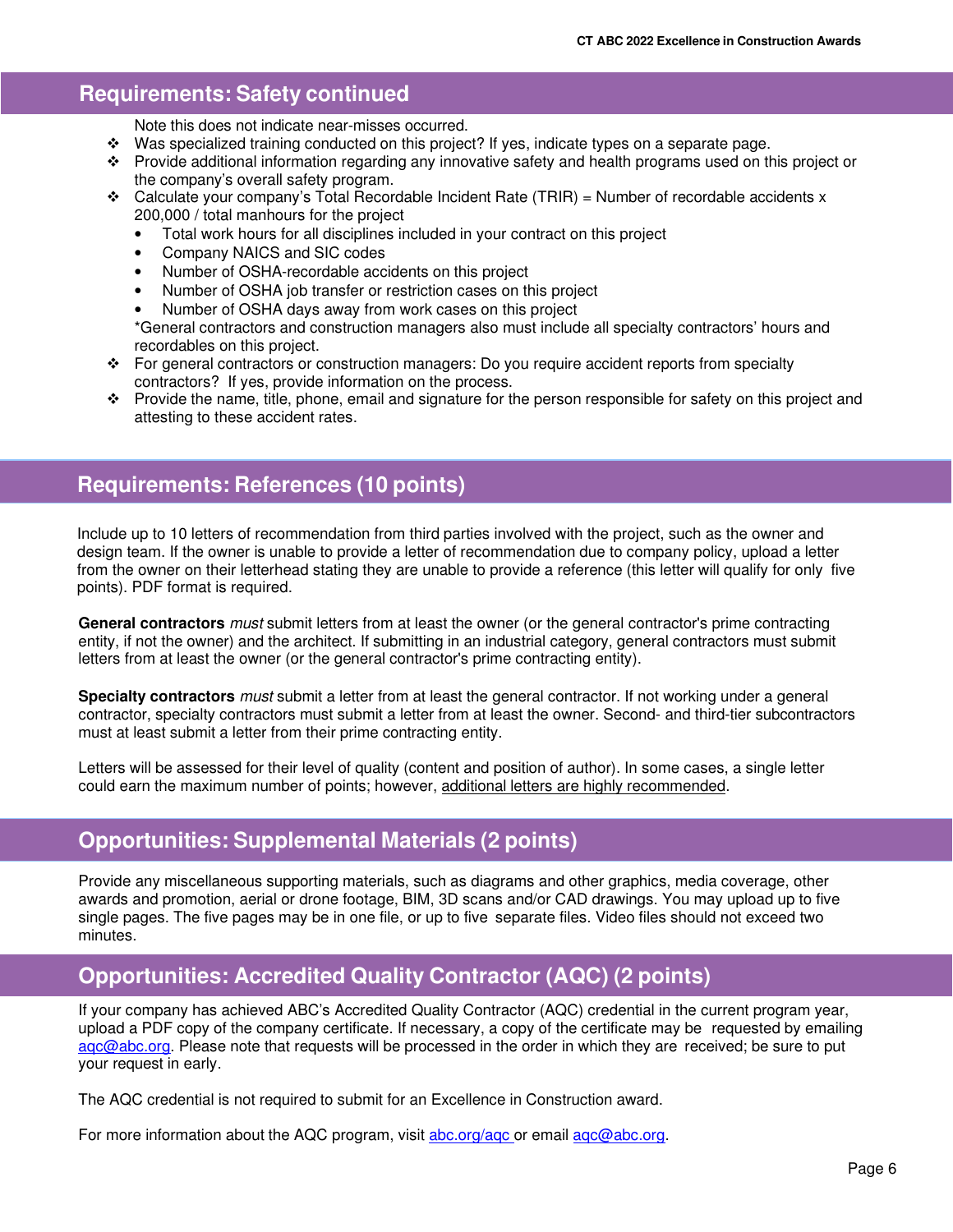# **Opportunities: STEP Safety Management System (2 points)**

If your company is a STEP participant, upload a PDF copy of the company certificate(s) from this year, as well as any year(s) the project was performed. If your company does not have an electronic copy of your STEP certificate(s), contact step@abc.org and copy eic@abc.org. Please note requests will be processed in the order in which they are received; be sure to submit your request early. STEP participation is not required to submit a project for an Excellence in Construction Award. For more information about STEP, visit abc.org/step or email step@abc.org.

# **Social Media & Entry Samples**

### **Social Media**

CT ABC promotes EIC winners on social media (e.g. Facebook, LinkedIn, Instagram and Twitter). A photo from the entry is typically included, with the company name, project name and category. The projects are generally featured after the awards gala and throughout the program year. If your project is awarded, would you like for your company and project to be featured on CT ABC's social media accounts?

### **Entry Sample Release**

Members often request samples of EIC applications. In order to assist those applying for the first time in future years, we would like to have winning samples available. If your project is awarded, can CT ABC share your project narrative and/or contracted scope with future year applicants and on the EIC webpage?

If you indicated the use of innovative safety programs and your project was awarded, may these programs be included in a list of best practices posted on the EIC webpage?

# **Project Entry Qualifications, Rights and Agreement**

All applicants are required to sign off on the following releases.

### **Property**

All entries become the property of Associated Builders and Contractors of Connecticut (CT ABC).

### **Entry Category Reassignment**

CT ABC reserves the right to change an entry's original category if it determines that a project's opportunity to win will be enhanced with a different category. CT ABC also reserves the right to redistribute the contract volume levels within a category.

### **Grant of Rights**

The applicant hereby grants to CT ABC the following non-exclusive rights: the right to reproduce and distribute copies of the work throughout the year as part of the competition materials described above, including the right to reprint the work, or any part thereof, whenever necessary and to license the use of the work, or any part thereof, in any medium or form of communication; and the right to use the applicant's name, photographs and biography in connection with the work. The applicant reserves all rights not specifically granted herein.

### **Safety Provision**

No project that involves a prime, multi-prime, subcontractor or any trade-related work (regardless of the type of contract) with a safety-related fatality is eligible for an award. No company that experiences a safety-related fatality of a direct employee in the United States within the current program year is eligible for an award. Furthermore, all EIC award winners have a continuing duty to inform ABC of a safety-related fatality that occurred after the end of the current program year until the time of the awards program. Such a fatality will nullify the EIC award.

#### **Warranty**

The applicant warrants that the work is original, that its publication will not infringe on the rights of others, and that it has the full power to make this grant.

### **Notification and News Releases**

CT ABC Excellence in Construction Award winners will be notified within weeks of the June 2022 judging process. News releases will be held until after the awards ceremony takes place in October 2022. Until that time, the winners' information is embargoed. CT ABC will provide winners with a news release and photograph(s) within several weeks of the ceremony.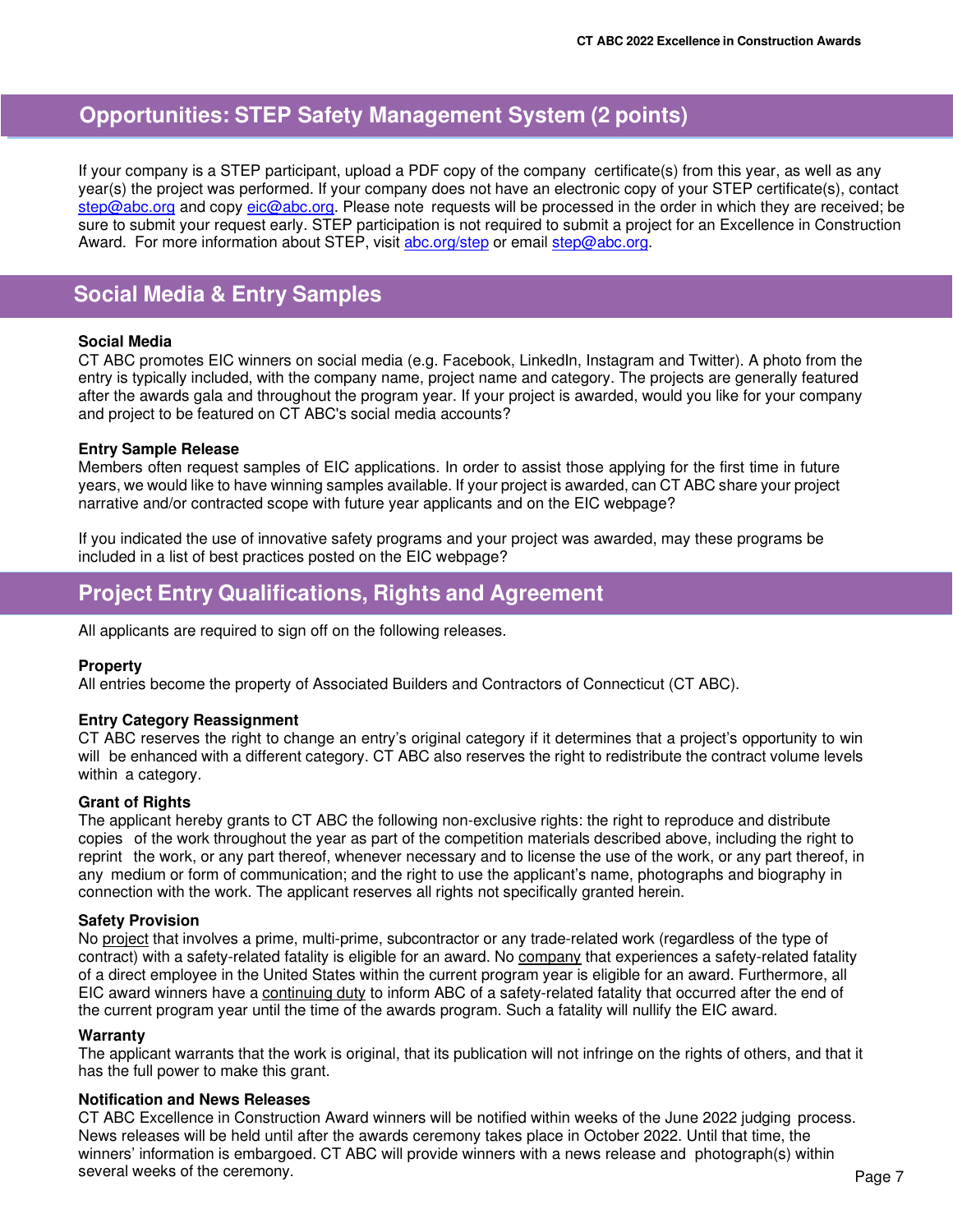# **Project Award Category Form – General Contracting/Construction Management**

You may select only ONE category indicating the dollar amount of the contract for the project.

CT ABC reserves the right to change an entry's original category if it determines that a project's opportunity to win will be enhanced in a different category. CT ABC also reserves the right to redistribute the contract volume levels within a category.

### **Mega-Projects**

All projects regardless of type -More than \$100 million

### **Commercial**

Office buildings, banks, retail facilities, hotels and mixed-use -Less than \$5 million -\$5 to \$10 million -\$10 to \$25 million -\$25 to \$100 million

### **Community / Public Service**

Philanthropic projects that enhance the community, using substantial resources donated by the contractor -All contract amounts up to

\$100 million

#### **Federal Government / Military**

All projects owned by the federal government, with the exception of transportation infrastructure and utilities

-Less than \$10 million -\$10 to \$100 million

#### **Health Care**

Hospitals, assisted living, nursing homes and other licensed medical facilities -Less than \$10 million -\$10 to \$25 million -\$25 to \$100 million

### **Historical Restoration / Renovation**

Restoration of buildings registered as historical, or eligible to be registered as Historical.

-Less than \$25 million -\$25 to \$100 million

#### **Industrial**

Manufacturing plants and facilities, refineries and similar types of construction -Less than \$5 million -\$5 to \$15 million -\$15 to \$25 million -\$25 to \$100 million

#### **Infrastructure: Heavy**

Streets, highways, parks, dams and bridges

-All contract amounts up to \$100 million

### **Institutional**

Projects owned by schools, churches and local governments, with the exception of health care facilities -Less than \$5 million -\$5 to \$10 million -\$10 to \$25 million -\$25 to \$100 million

### **Pre-engineered Building**

Institutional, shopping centers, banks and manufacturing plants -All contract amounts up to \$100 million

#### **Public Works / Environmental**

Water treatment plants and sewage treatment plants -All contract amounts up to \$100 million

### **Renovation**

Non-historical, existing buildings where more than 50 percent of the contracted dollar value was used for renovation or restoration -Less than \$4 million -\$4 to \$10 million -\$10 to \$100 million

### **Residential**

Residential, including independent living retirement communities -Single-family up to \$100 million -Multifamily and condominium up to \$100 million

### **Special Projects**

Construction not specifically referred to in the prior categories (e.g. theme parks, zoos, skate parks, water parks and other unique types of projects) -Less than \$2 million -\$2 to \$100 million